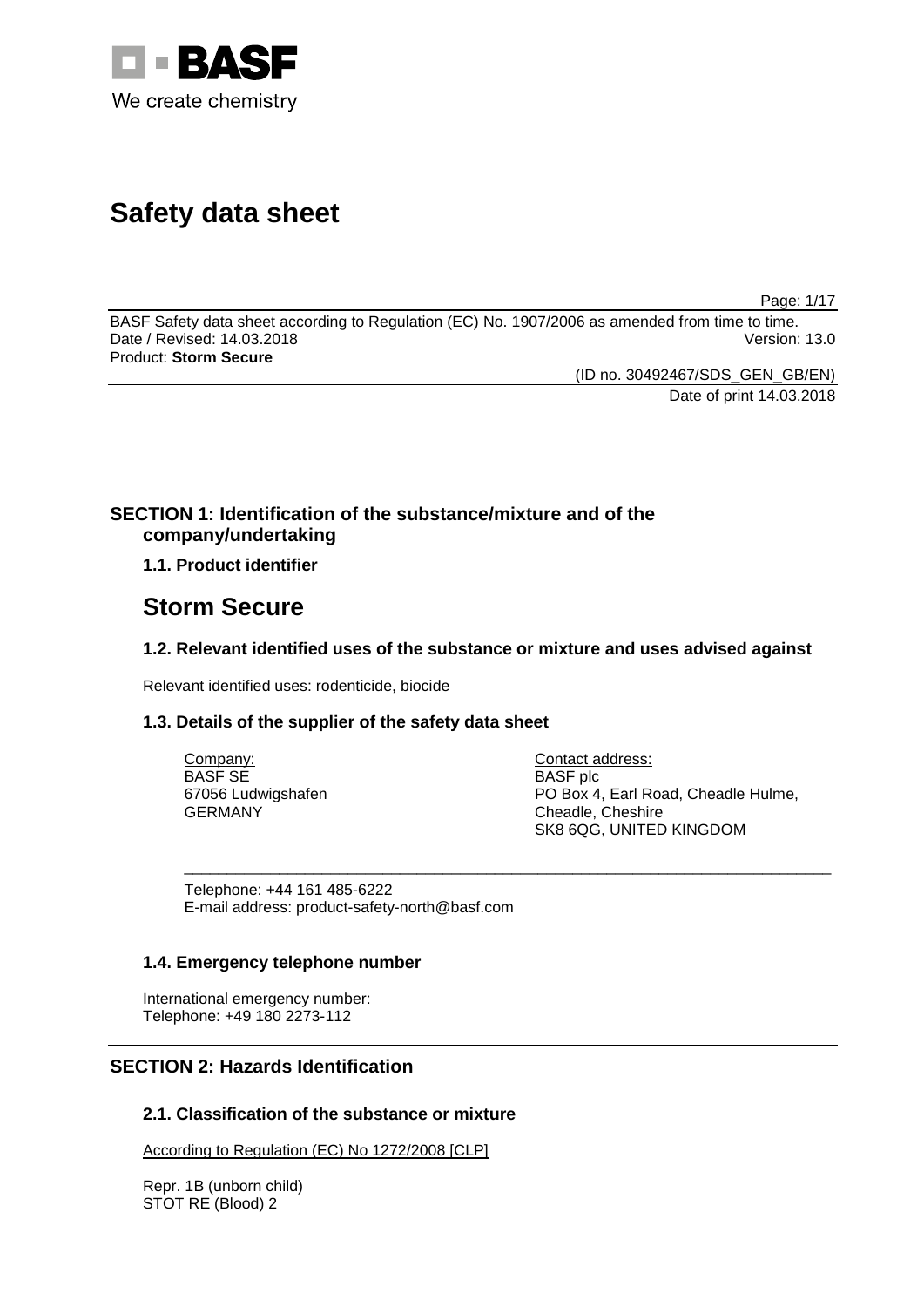Page: 2/17

BASF Safety data sheet according to Regulation (EC) No. 1907/2006 as amended from time to time. Date / Revised: 14.03.2018 Product: **Storm Secure**

> (ID no. 30492467/SDS\_GEN\_GB/EN) Date of print 14.03.2018

### H360, H373

For the classifications not written out in full in this section the full text can be found in section 16.

## **2.2. Label elements**

Globally Harmonized System (GHS) in accordance with UK regulations.

Pictogram:

Signal Word: Danger

| Hazard Statement:                                                       |                                                                                                               |
|-------------------------------------------------------------------------|---------------------------------------------------------------------------------------------------------------|
| H360<br>H373                                                            | May damage the unborn child.<br>May cause damage to organs (blood) through prolonged or repeated<br>exposure. |
| <b>Precautionary Statement:</b>                                         |                                                                                                               |
| P101                                                                    | If medical advice is needed, have product container or label at hand.                                         |
| P102                                                                    | Keep out of reach of children.                                                                                |
| P103                                                                    | Read label before use.                                                                                        |
| Precautionary Statements (Prevention):                                  |                                                                                                               |
| P280                                                                    | Wear protective gloves/clothing.                                                                              |
| P260                                                                    | Do not breathe dust.                                                                                          |
| P201                                                                    | Obtain special instructions before use.                                                                       |
| P202                                                                    | Do not handle until all safety precautions have been read and<br>understood.                                  |
| Precautionary Statements (Response):                                    |                                                                                                               |
| P314                                                                    | Get medical advice/attention if you feel unwell.                                                              |
| P308 + P311                                                             | IF exposed or concerned: Call a POISON CENTER or doctor/physician.                                            |
| Precautionary Statements (Storage):                                     |                                                                                                               |
| P405                                                                    | Store locked up.                                                                                              |
| Precautionary Statements (Disposal):                                    |                                                                                                               |
| P501                                                                    | Dispose of contents/container in accordance with local regulations.                                           |
| Labeling of special preparations (GHS):<br>Only for professional users. |                                                                                                               |
|                                                                         |                                                                                                               |
|                                                                         |                                                                                                               |

According to Regulation (EC) No 1272/2008 [CLP]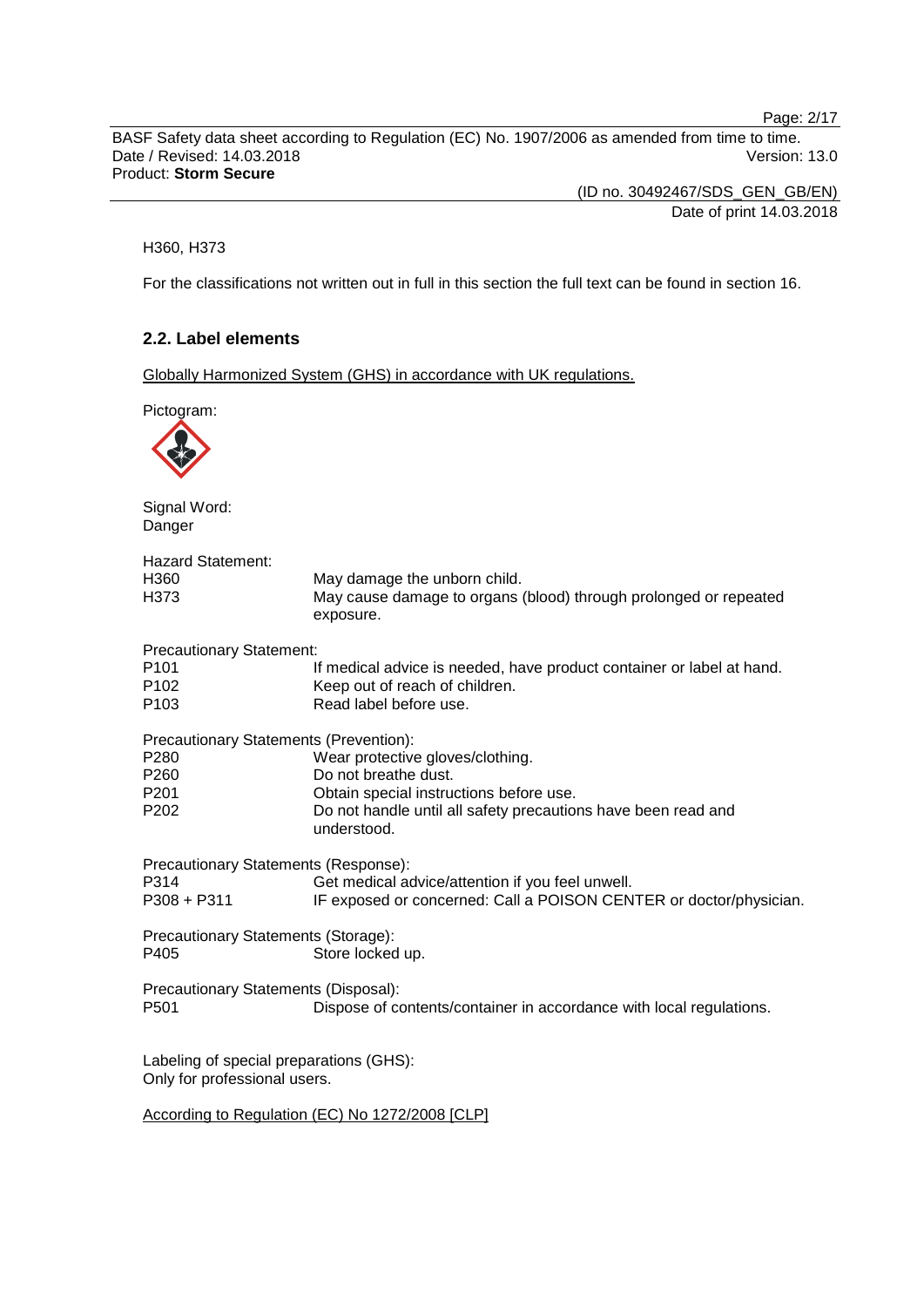Page: 3/17

BASF Safety data sheet according to Regulation (EC) No. 1907/2006 as amended from time to time. Date / Revised: 14.03.2018 Version: 13.0 Product: **Storm Secure**

(ID no. 30492467/SDS\_GEN\_GB/EN)

Date of print 14.03.2018

Hazard determining component(s) for labelling: flocoumafen (ISO); reaction mass of: cis-4-hydroxy-3-(1,2,3,4-tetrahydro-3-(4-(4-trifluoromethylbenzyloxy)phenyl)-1-naphthyl)coumari n; trans-4 hydroxy-3-(1,2,3,4-tetrahydro-3-(4-(4-trifluoromethylbenzyloxy)phenyl)-1-naphthyl)coumarin

### **2.3. Other hazards**

According to Regulation (EC) No 1272/2008 [CLP]

See section 12 - Results of PBT and vPvB assessment.

This product is hazardous to mammals, including domesticated animals, and birds. Exposure of nontarget animals should be prevented.

## **SECTION 3: Composition/Information on Ingredients**

## **3.1. Substances**

Not applicable

#### **3.2. Mixtures**

Chemical nature

Biocidal product, rodenticide, Bait

Hazardous ingredients (GHS) according to Regulation (EC) No. 1272/2008

reaction mass of: cis-4-hydroxy-3-(1,2,3,4-tetrahydro-3-(4-(4-trifluoromethylbenzyloxy)phenyl)-1 naphthyl)coumarin; trans-4-hydroxy- 3-(1,2,3,4-tetrahydro-3-(4-(4-trifluoromethylbenzyloxy)phenyl)- 1-naphthyl)coumarin

Content (W/W): 0.005 % CAS Number: 90035-08-8 EC-Number: 421-960-0 INDEX-Number: 607-375-00-5 Acute Tox. 1 (Inhalation - dust) Acute Tox. 1 (oral) Acute Tox. 1 (dermal) Repr. 1B (unborn child) STOT RE (Blood) 1 Aquatic Acute 1 Aquatic Chronic 1 M-factor acute: 10 M-factor chronic: 10 H310, H330, H300, H360D, H372, H400, H410

Specific concentration limit: Repr. 1B: >= 0.003 % STOT RE 2: >= 0.005 % STOT RE 1: >= 0.05 %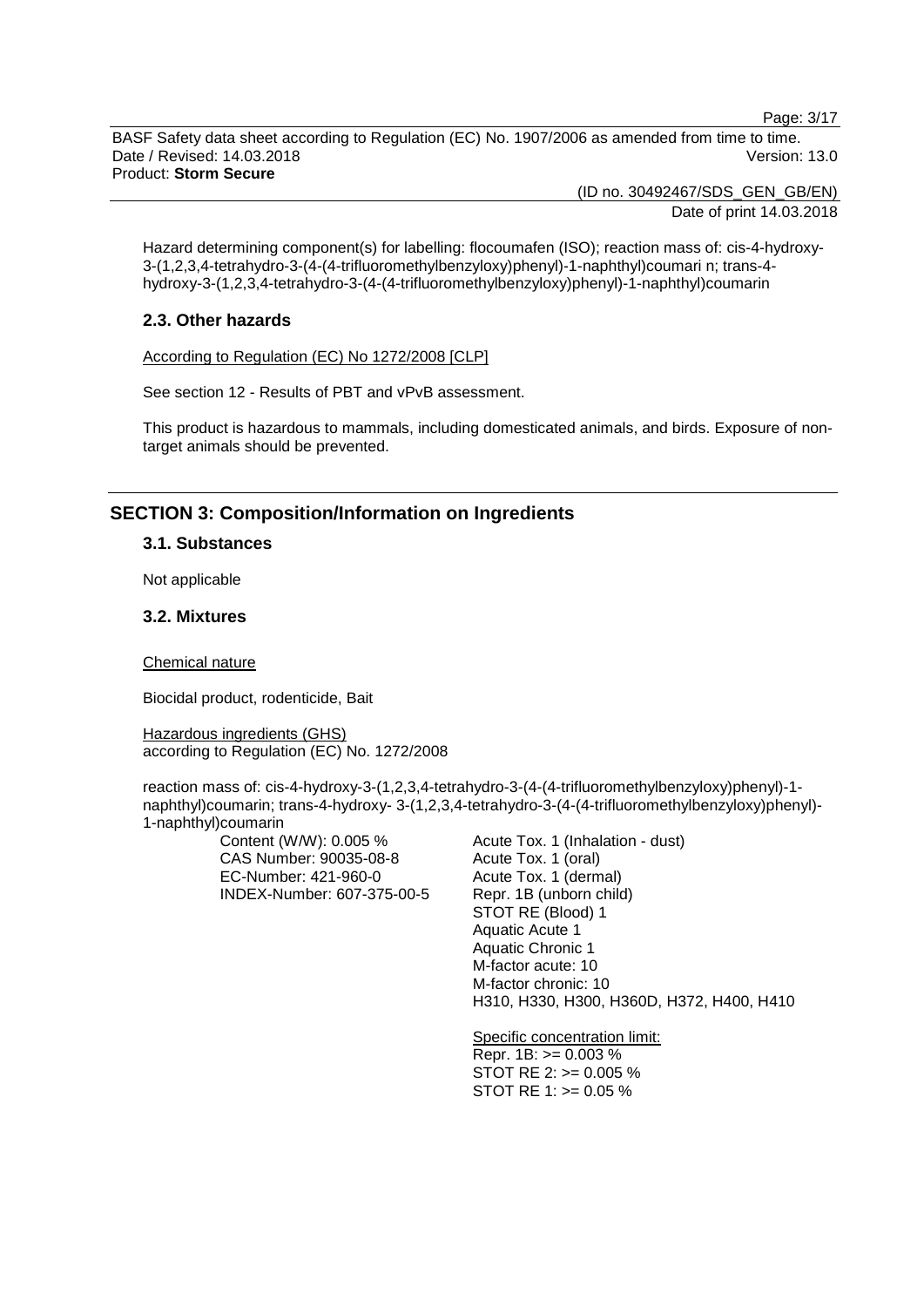Page: 4/17

BASF Safety data sheet according to Regulation (EC) No. 1907/2006 as amended from time to time. Date / Revised: 14.03.2018 Version: 13.0 Product: **Storm Secure**

> (ID no. 30492467/SDS\_GEN\_GB/EN) Date of print 14.03.2018

Wheat flour

Content (W/W): < 40 % CAS Number: 130498-22-5 EC-Number: 310-127-6

Paraffin waxes and Hydrocarbon waxes Content ( $\dot{W}$ /W): < 30 % CAS Number: 8002-74-2 EC-Number: 232-315-6 REACH registration number: 01- 2119488076-30

For the classifications not written out in full in this section, including the hazard classes and the hazard statements, the full text is listed in section 16.

## **SECTION 4: First-Aid Measures**

## **4.1. Description of first aid measures**

First aid personnel should pay attention to their own safety. If the patient is likely to become unconscious, place and transport in stable sideways position (recovery position). Immediately remove contaminated clothing.

If inhaled: Keep patient calm, remove to fresh air, seek medical attention.

On skin contact:

Immediately wash thoroughly with soap and water, seek medical attention.

On contact with eyes: Wash affected eyes for at least 15 minutes under running water with eyelids held open.

On ingestion:

If swallowed, seek medical advice immediately and show this container or label. Do not induce vomiting.

Immediately rinse mouth and then drink 200-300 ml of water, seek medical attention.

#### **4.2. Most important symptoms and effects, both acute and delayed**

Symptoms: coagulation disorders

Increased tendency to bleed.

In severe cases, massive bleeding from internal organs may result in circulatory shock, which could prove fatal.

The onset of symptoms is delayed for up to 4 days after uptake.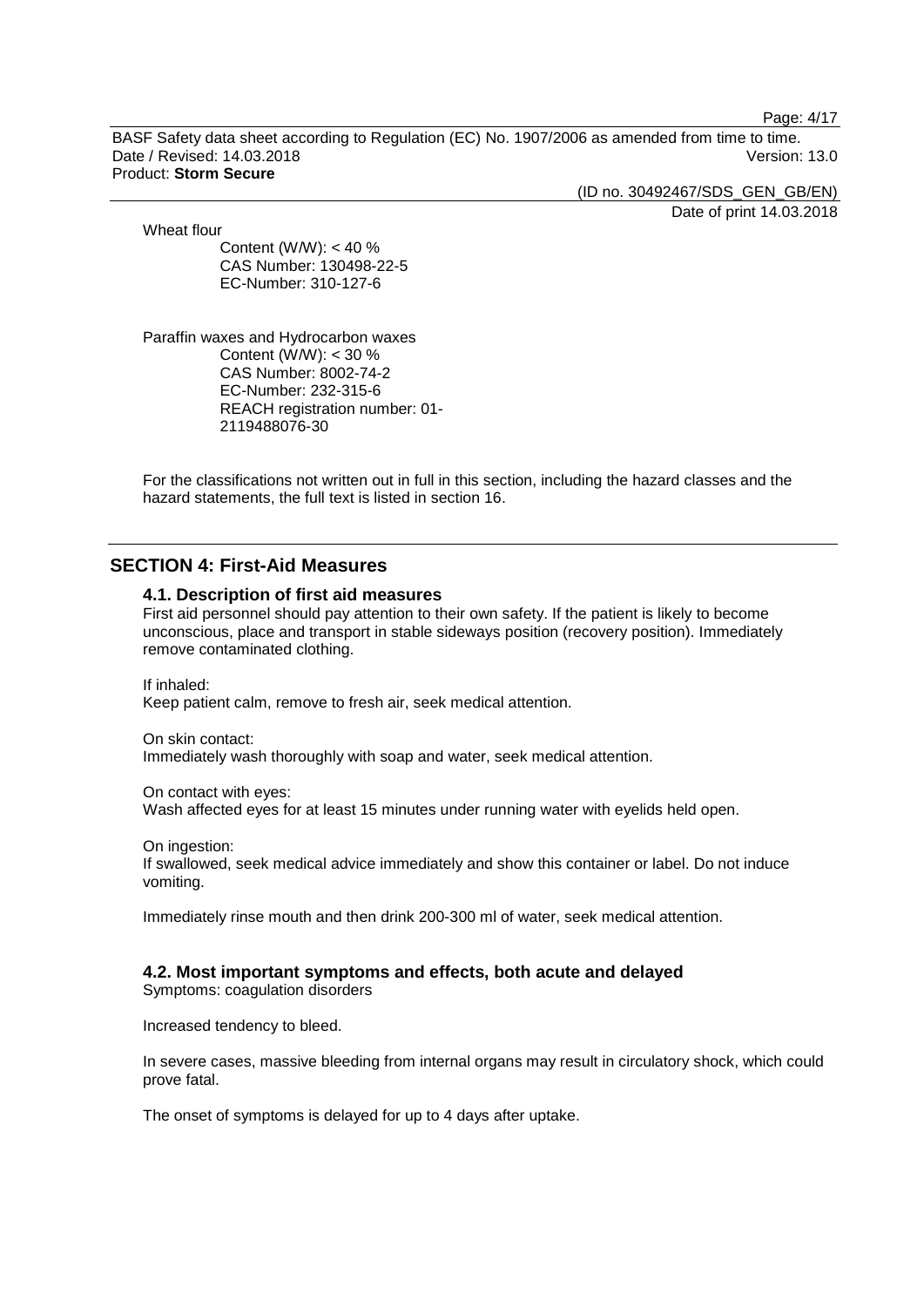Page: 5/17

BASF Safety data sheet according to Regulation (EC) No. 1907/2006 as amended from time to time. Date / Revised: 14.03.2018 Version: 13.0 Product: **Storm Secure**

(ID no. 30492467/SDS\_GEN\_GB/EN)

Date of print 14.03.2018

Hazards: The substance / product is an anticoagulant rodenticide with a coumarin-type mode of action.

## **4.3. Indication of any immediate medical attention and special treatment needed**

Treatment: Symptomatic treatment (decontamination, vital functions). Antidote: Vitamin K1 preparation as antidote.

## **SECTION 5: Fire-Fighting Measures**

### **5.1. Extinguishing media**

Suitable extinguishing media: dry powder, foam, water spray

Unsuitable extinguishing media for safety reasons: carbon dioxide

#### **5.2. Special hazards arising from the substance or mixture**

carbon monoxide, Carbon dioxide, nitrogen oxides The substances/groups of substances mentioned can be released in case of fire.

## **5.3. Advice for fire-fighters**

Special protective equipment: Wear self-contained breathing apparatus and chemical-protective clothing.

Further information:

In case of fire and/or explosion do not breathe fumes. Keep containers cool by spraying with water if exposed to fire. Collect contaminated extinguishing water separately, do not allow to reach sewage or effluent systems. Dispose of fire debris and contaminated extinguishing water in accordance with official regulations.

## **SECTION 6: Accidental Release Measures**

## **6.1. Personal precautions, protective equipment and emergency procedures**

Avoid dust formation. Use personal protective clothing. Avoid contact with the skin, eyes and clothing.

#### **6.2. Environmental precautions**

Do not discharge into drains/surface waters/groundwater. Do not discharge into the subsoil/soil.

Do not allow contamination of public drains or surface or ground waters. Inform local water plc if spillage enters drains and the Environment Agency (England & Wales), the Scottish Environmental Protection Agency (Scotland), or the Environment and Heritage Service (Northern Ireland) if it enters surface or ground waters. Keep people and animals away.

## **6.3. Methods and material for containment and cleaning up**

For small amounts: Contain with dust binding material and dispose of.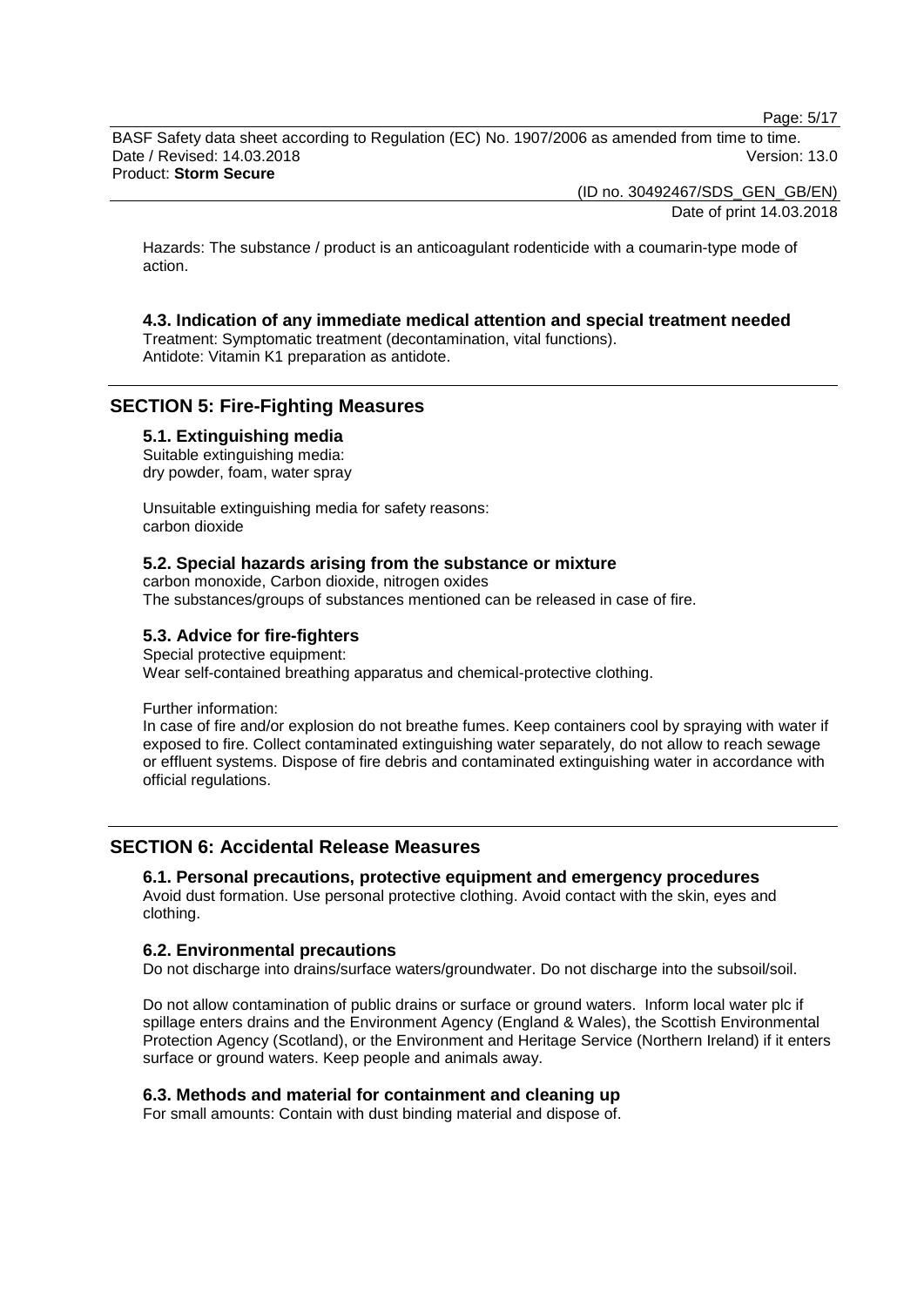Page: 6/17

BASF Safety data sheet according to Regulation (EC) No. 1907/2006 as amended from time to time. Date / Revised: 14.03.2018 Version: 13.0 Product: **Storm Secure**

(ID no. 30492467/SDS\_GEN\_GB/EN)

Date of print 14.03.2018

For large amounts: Sweep/shovel up.

Avoid raising dust. Dispose of absorbed material in accordance with regulations. Collect waste in suitable containers, which can be labeled and sealed. Clean contaminated floors and objects thoroughly with water and detergents, observing environmental regulations. Wear suitable protective equipment.

### **6.4. Reference to other sections**

Information regarding exposure controls/personal protection and disposal considerations can be found in section 8 and 13.

## **SECTION 7: Handling and Storage**

### **7.1. Precautions for safe handling**

No special measures necessary if stored and handled correctly. Ensure thorough ventilation of stores and work areas. When using do not eat, drink or smoke. Hands and/or face should be washed before breaks and at the end of the shift.

If dead and/or dying rats or mice are found during and after the control program, these must be cleared away immediately in order to avoid secondary poisoning phenomena. Do not apply in the open – cover bait points or use bait boxes.

Protection against fire and explosion:

Avoid dust formation. Dust can form an explosive mixture with air. Prevent electrostatic charge sources of ignition should be kept well clear - fire extinguishers should be kept handy.

#### **7.2. Conditions for safe storage, including any incompatibilities**

Segregate from foods and animal feeds. Odour-sensitive: Segregate from products releasing odours. Further information on storage conditions: Keep away from heat. Protect against moisture. Protect from direct sunlight.

Protect from temperatures above: 30 °C

Changes in the properties of the product may occur if substance/product is stored above indicated temperature for extended periods of time.

## **7.3. Specific end use(s)**

For the relevant identified use(s) listed in Section 1 the advice mentioned in this section 7 is to be observed.

## **SECTION 8: Exposure Controls/Personal Protection**

#### **8.1. Control parameters**

Components with occupational exposure limits

8002-74-2: Paraffin waxes and Hydrocarbon waxes STEL value 6 mg/m3 (WEL/EH 40 (UK)), fumes/smoke TWA value 2 mg/m3 (WEL/EH 40 (UK)), fumes/smoke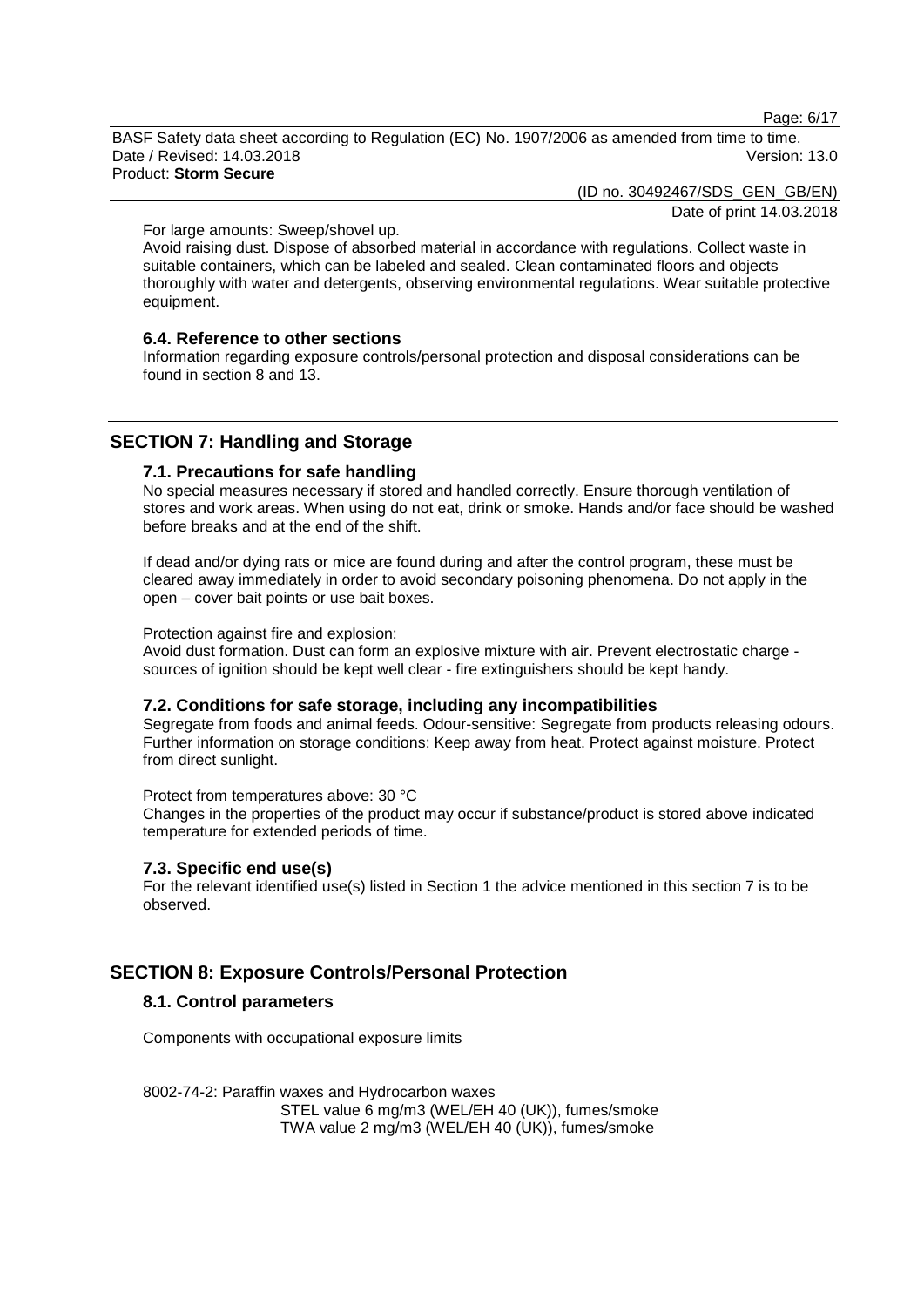Page: 7/17

BASF Safety data sheet according to Regulation (EC) No. 1907/2006 as amended from time to time. Date / Revised: 14.03.2018 Version: 13.0 Product: **Storm Secure**

(ID no. 30492467/SDS\_GEN\_GB/EN)

Date of print 14.03.2018

Refer to the current edition of HSE Guidance Note EH40 Occupational Exposure Limits (United Kingdom). For normal use and handling refer to the product label/leaflet. In all other cases the following apply.

## **8.2. Exposure controls**

Personal protective equipment

Respiratory protection:

Suitable respiratory protection for lower concentrations or short-term effect: Particle filter with high efficiency for solid and liquid particles (e.g. EN 143 or 149, Type P3 or FFP3).

Hand protection:

Protective gloves (EN 374) are required for the safe handling of this product and are also recommended for protection against rodent-borne diseases.

e.g. nitrile rubber (0.4 mm), chloroprene rubber (0.5 mm), polyvinylchloride (0.7 mm) and other Manufacturer's directions for use should be observed because of great diversity of types.

#### Eye protection:

Required when there is a risk of eye contact., Safety glasses with side-shields (frame goggles) (e.g. EN 166)

#### Body protection:

Body protection must be chosen depending on activity and possible exposure, e.g. apron, protecting boots, chemical-protection suit (according to EN 14605 in case of splashes or EN ISO 13982 in case of dust).

#### General safety and hygiene measures

Handle in accordance with good industrial hygiene and safety practice. Wearing of closed work clothing is recommended. Store work clothing separately. Keep away from food, drink and animal feeding stuffs.

## **SECTION 9: Physical and Chemical Properties**

#### **9.1. Information on basic physical and chemical properties**

| Form:            | solid, blocks                                  |
|------------------|------------------------------------------------|
| Colour:          | blue                                           |
| Odour:           | almost odourless, faint odour, fresh cut grass |
| Odour threshold: |                                                |
|                  | Not determined due to potential                |
|                  | health hazard by inhalation.                   |
| pH value:        | approx. $4 - 7$                                |
|                  | (20 °C)                                        |
| Melting point:   | $>= 64 °C$                                     |
|                  | The statements are based on the                |
|                  | properties of the individual                   |
|                  | components.                                    |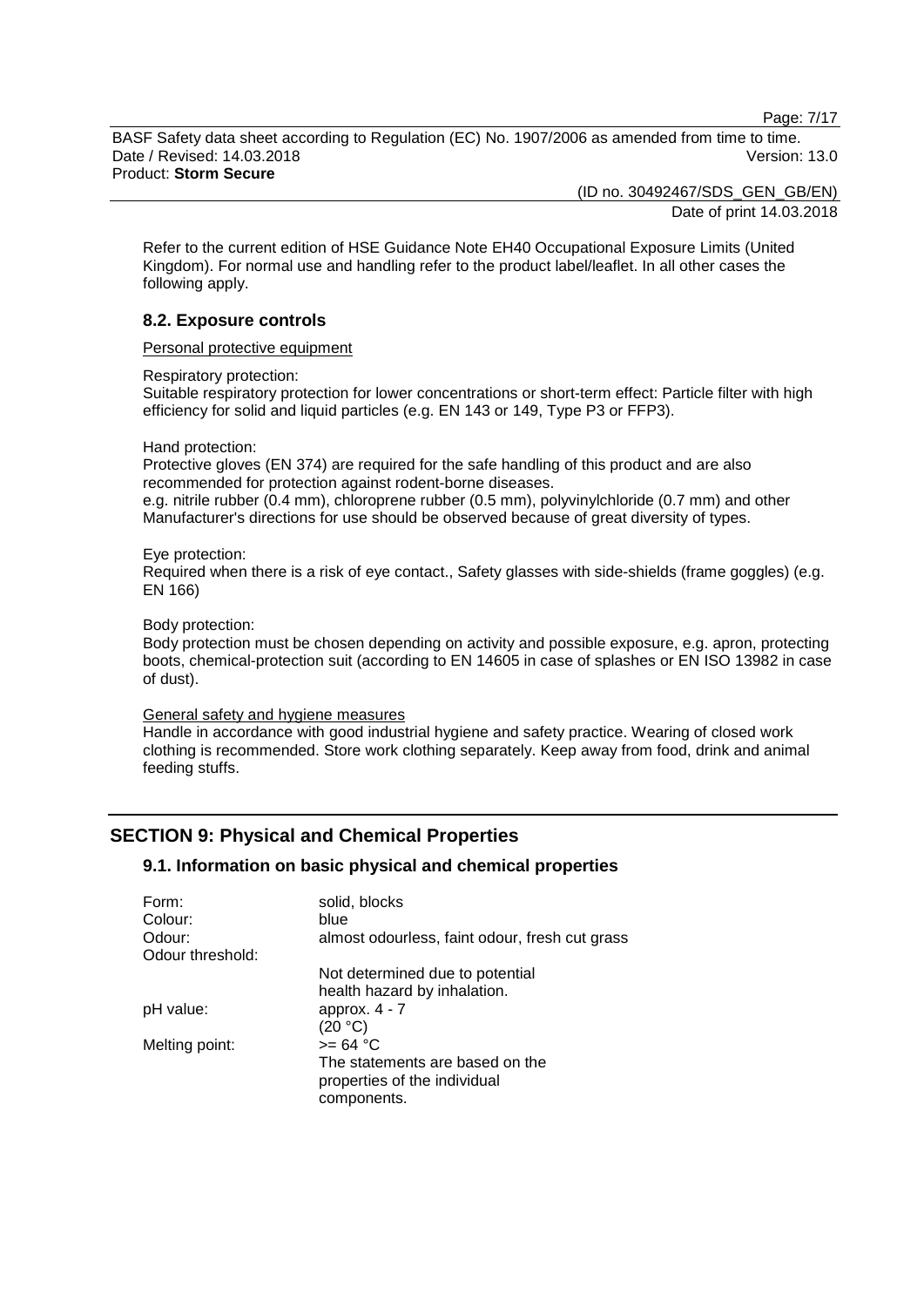Page: 8/17

BASF Safety data sheet according to Regulation (EC) No. 1907/2006 as amended from time to time. Date / Revised: 14.03.2018 Product: **Storm Secure**

|                                |                                                                                        | Date of print 14.03.2018     |
|--------------------------------|----------------------------------------------------------------------------------------|------------------------------|
| Boiling point:                 | $>$ 300 °C                                                                             |                              |
|                                | The statements are based on the                                                        |                              |
|                                | properties of the individual                                                           |                              |
|                                | components.                                                                            |                              |
| Flash point:                   |                                                                                        |                              |
|                                | not applicable, the product is a solid                                                 |                              |
| Evaporation rate:              |                                                                                        |                              |
|                                |                                                                                        |                              |
|                                | not applicable<br>not flammable                                                        |                              |
| Flammability:                  |                                                                                        | (Directive 92/69/EEC, A.10)  |
| Lower explosion limit:         |                                                                                        |                              |
|                                | As a result of our experience with this                                                |                              |
|                                | product and our knowledge of its                                                       |                              |
|                                | composition we do not expect any                                                       |                              |
|                                | hazard as long as the product is used                                                  |                              |
|                                | appropriately and in accordance with                                                   |                              |
|                                | the intended use.                                                                      |                              |
| Upper explosion limit:         |                                                                                        |                              |
|                                | As a result of our experience with this                                                |                              |
|                                | product and our knowledge of its                                                       |                              |
|                                | composition we do not expect any                                                       |                              |
|                                |                                                                                        |                              |
|                                | hazard as long as the product is used                                                  |                              |
|                                | appropriately and in accordance with                                                   |                              |
|                                | the intended use.                                                                      |                              |
| Vapour pressure:               |                                                                                        |                              |
|                                | not applicable                                                                         |                              |
| Density:                       | approx. 1.27 g/cm3                                                                     | (OECD Guideline 109)         |
|                                | (20 °C)                                                                                |                              |
| Relative vapour density (air): |                                                                                        |                              |
|                                | not applicable                                                                         |                              |
| Solubility in water:           | insoluble                                                                              |                              |
|                                | Partitioning coefficient n-octanol/water (log Kow):                                    |                              |
|                                | not applicable                                                                         |                              |
| Self ignition:                 | Temperature: 267 °C                                                                    |                              |
|                                |                                                                                        |                              |
|                                |                                                                                        |                              |
|                                | Thermal decomposition: No decomposition if stored and handled as prescribed/indicated. |                              |
| Viscosity, dynamic:            |                                                                                        |                              |
|                                | not applicable, the product is a solid                                                 |                              |
| Explosion hazard:              | Based on the chemical structure                                                        | (Directive 84/449/EEC, A.14) |
|                                | there is no indicating of explosive                                                    |                              |
|                                | properties.                                                                            |                              |
| Fire promoting properties:     | Based on its structural properties                                                     |                              |
|                                | the product is not classified as                                                       |                              |
|                                | oxidizing.                                                                             |                              |
|                                |                                                                                        |                              |
| 9.2. Other information         |                                                                                        |                              |
|                                |                                                                                        |                              |
|                                |                                                                                        |                              |

Other Information:

Self heating ability: It is not a substance capable of

spontaneous heating according to UN transport regulations class 4.2.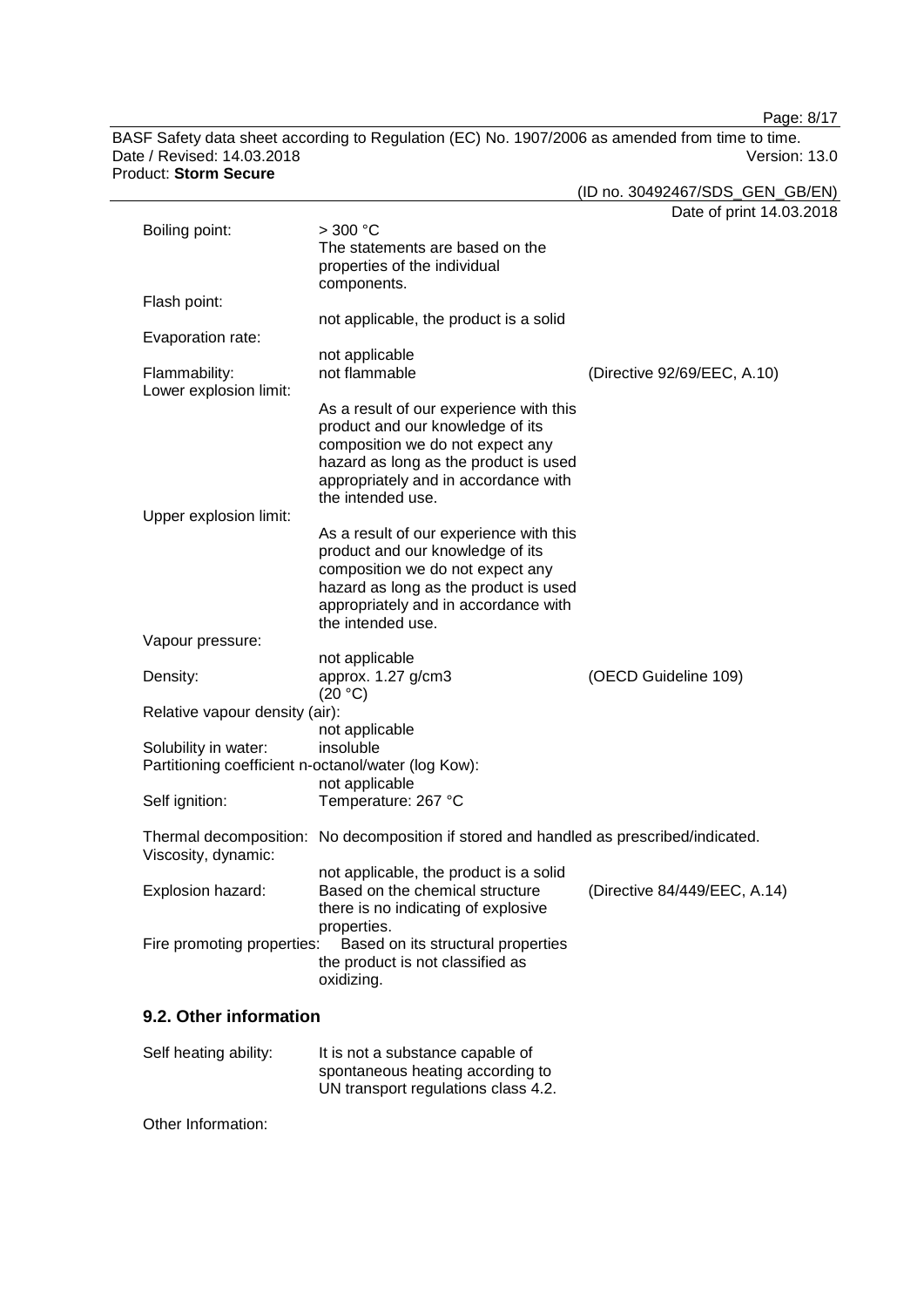Page: 9/17

BASF Safety data sheet according to Regulation (EC) No. 1907/2006 as amended from time to time. Date / Revised: 14.03.2018 Version: 13.0 Product: **Storm Secure**

(ID no. 30492467/SDS\_GEN\_GB/EN)

Date of print 14.03.2018

If necessary, information on other physical and chemical parameters is indicated in this section.

## **SECTION 10: Stability and Reactivity**

#### **10.1. Reactivity**

No hazardous reactions if stored and handled as prescribed/indicated.

#### **10.2. Chemical stability**

The product is stable if stored and handled as prescribed/indicated.

#### **10.3. Possibility of hazardous reactions**

No hazardous reactions if stored and handled as prescribed/indicated.

#### **10.4. Conditions to avoid**

See MSDS section 7 - Handling and storage.

#### **10.5. Incompatible materials**

Substances to avoid: strong acids, strong bases, strong oxidizing agents

#### **10.6. Hazardous decomposition products**

Hazardous decomposition products: No hazardous decomposition products if stored and handled as prescribed/indicated.

## **SECTION 11: Toxicological Information**

## **11.1. Information on toxicological effects**

Acute toxicity

Assessment of acute toxicity:

Virtually nontoxic after a single ingestion. Virtually nontoxic by inhalation. Virtually nontoxic after a single skin contact. The product has not been tested. The statement has been derived from substances/products of a similar structure or composition.

Experimental/calculated data: LD50 rat (oral): > 5,000 mg/kg

LC50 (by inhalation): Not inhalable due to the physico-chemical properties of the product.

LD50 rat (dermal): > 5,000 mg/kg

Irritation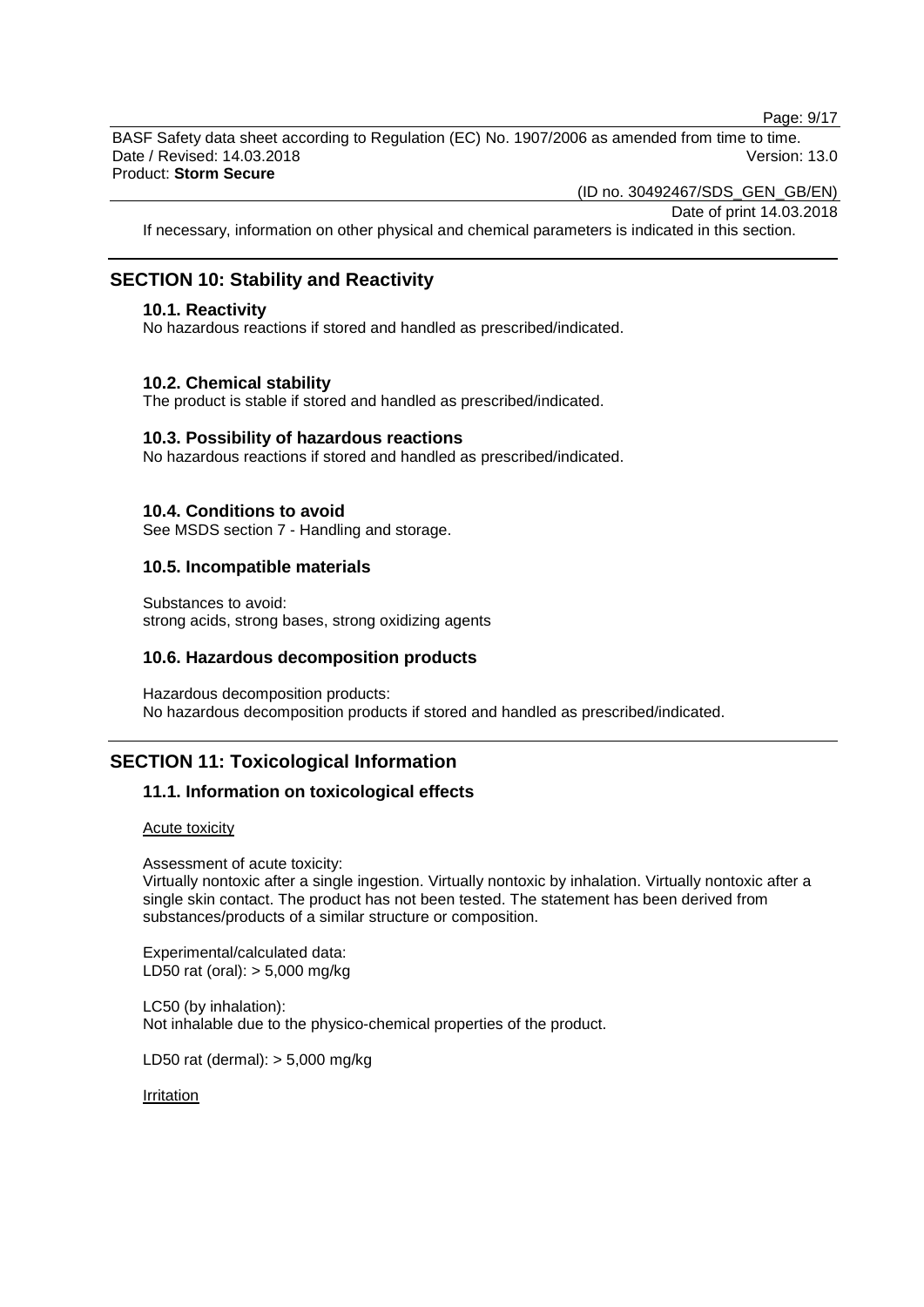Page: 10/17

BASF Safety data sheet according to Regulation (EC) No. 1907/2006 as amended from time to time. Date / Revised: 14.03.2018 Version: 13.0 Product: **Storm Secure**

(ID no. 30492467/SDS\_GEN\_GB/EN)

Date of print 14.03.2018

#### Assessment of irritating effects:

The product has not been tested. The statement has been derived from substances/products of a similar structure or composition. Not irritating to the eyes. Not irritating to the skin.

Experimental/calculated data: Skin corrosion/irritation rabbit: non-irritant

Serious eye damage/irritation rabbit: non-irritant

#### Respiratory/Skin sensitization

#### Assessment of sensitization:

The product has not been tested. The statement has been derived from substances/products of a similar structure or composition. There is no evidence of a skin-sensitizing potential.

Experimental/calculated data:

modified Buehler test guinea pig: Skin sensitizing effects were not observed in animal studies.

#### Germ cell mutagenicity

#### Assessment of mutagenicity:

The product has not been tested. The statement has been derived from the properties of the individual components. Mutagenicity tests revealed no genotoxic potential.

#### **Carcinogenicity**

Assessment of carcinogenicity:

The product has not been tested. The statement has been derived from the properties of the individual components. The results of various animal studies gave no indication of a carcinogenic effect.

#### Reproductive toxicity

#### Assessment of reproduction toxicity:

The product has not been tested. The statement has been derived from the properties of the individual components. The results of animal studies gave no indication of a fertility impairing effect.

#### Developmental toxicity

#### Assessment of teratogenicity:

The product has not been tested. The statement has been derived from the properties of the individual components.

*Information on: reaction mass of: cis-4-hydroxy-3-(1,2,3,4-tetrahydro-3-(4-(4 trifluoromethylbenzyloxy)phenyl)-1-naphthyl)coumarin; trans-4-hydroxy- 3-(1,2,3,4-tetrahydro-3-(4- (4-trifluoromethylbenzyloxy)phenyl)-1-naphthyl)coumarin Assessment of teratogenicity:*

*No indications of a developmental toxic / teratogenic effect were seen in animal studies.*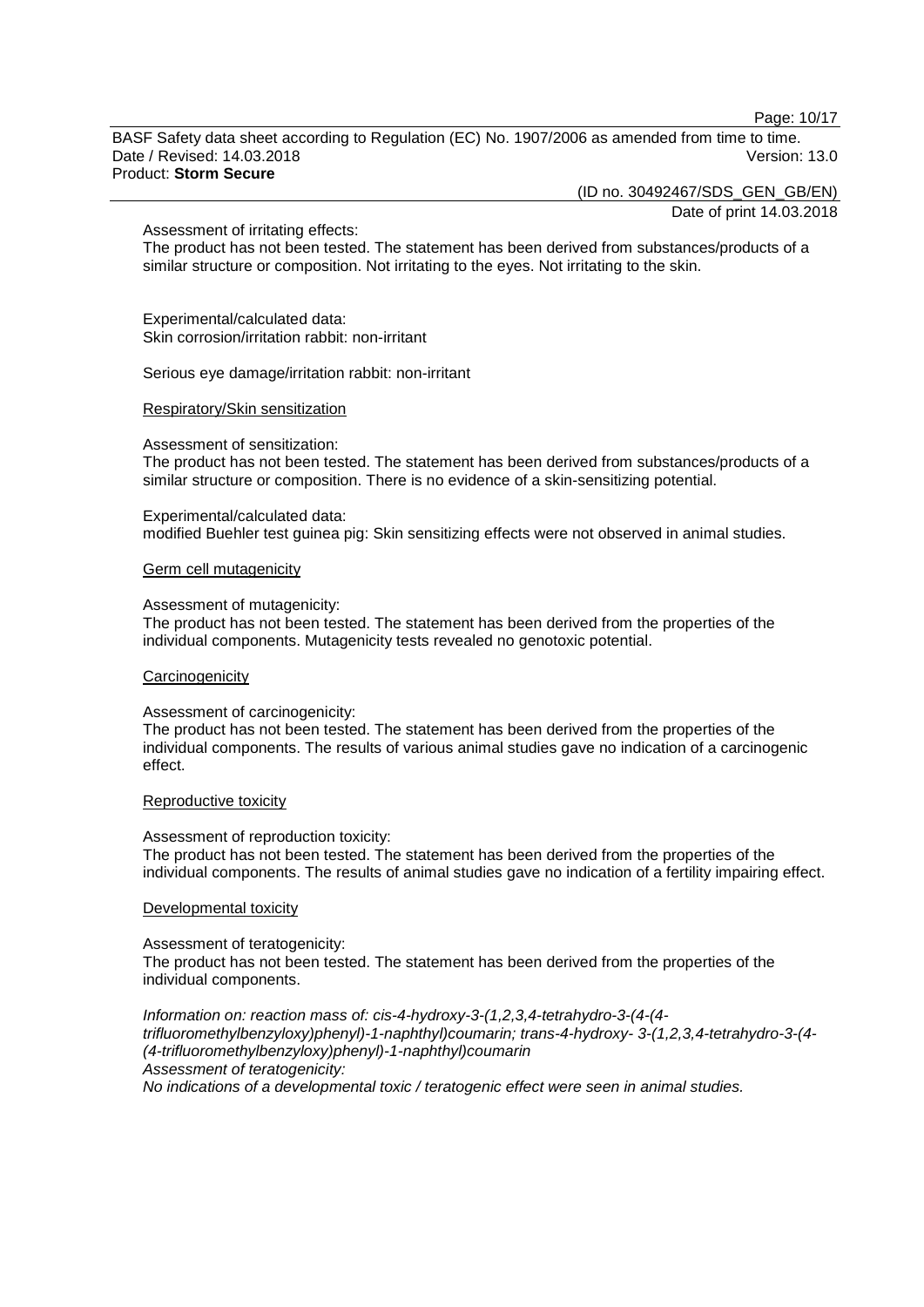Page: 11/17

BASF Safety data sheet according to Regulation (EC) No. 1907/2006 as amended from time to time. Date / Revised: 14.03.2018 Version: 13.0 Product: **Storm Secure**

(ID no. 30492467/SDS\_GEN\_GB/EN)

Date of print 14.03.2018

*EU-classification The substance belongs to the group of anticoagulant rodenticides structurally similar to warfarin, which are collectively classified similar to warfarin.* ----------------------------------

Specific target organ toxicity (single exposure)

Assessment of STOT single:

Based on the available information there is no specific target organ toxicity to be expected after a single exposure.

Remarks: The product has not been tested. The statement has been derived from the properties of the individual components.

Repeated dose toxicity and Specific target organ toxicity (repeated exposure)

Assessment of repeated dose toxicity: The product has not been tested. The statement has been derived from the properties of the individual components.

*Information on: reaction mass of: cis-4-hydroxy-3-(1,2,3,4-tetrahydro-3-(4-(4 trifluoromethylbenzyloxy)phenyl)-1-naphthyl)coumarin; trans-4-hydroxy- 3-(1,2,3,4-tetrahydro-3-(4- (4-trifluoromethylbenzyloxy)phenyl)-1-naphthyl)coumarin Assessment of repeated dose toxicity: Repeated exposure to small quantities may affect certain organs. Damages the coagulation system.* ----------------------------------

#### Aspiration hazard

No aspiration hazard expected. The product has not been tested. The statement has been derived from the properties of the individual components.

Other relevant toxicity information

Misuse can be harmful to health.

## **SECTION 12: Ecological Information**

#### **12.1. Toxicity**

Assessment of aquatic toxicity: There is a high probability that the product is not acutely harmful to aquatic organisms. The product has not been tested. The statement has been derived from the properties of the individual components.

*Information on: reaction mass of: cis-4-hydroxy-3-(1,2,3,4-tetrahydro-3-(4-(4 trifluoromethylbenzyloxy)phenyl)-1-naphthyl)coumarin; trans-4-hydroxy- 3-(1,2,3,4-tetrahydro-3-(4- (4-trifluoromethylbenzyloxy)phenyl)-1-naphthyl)coumarin Toxicity to fish:*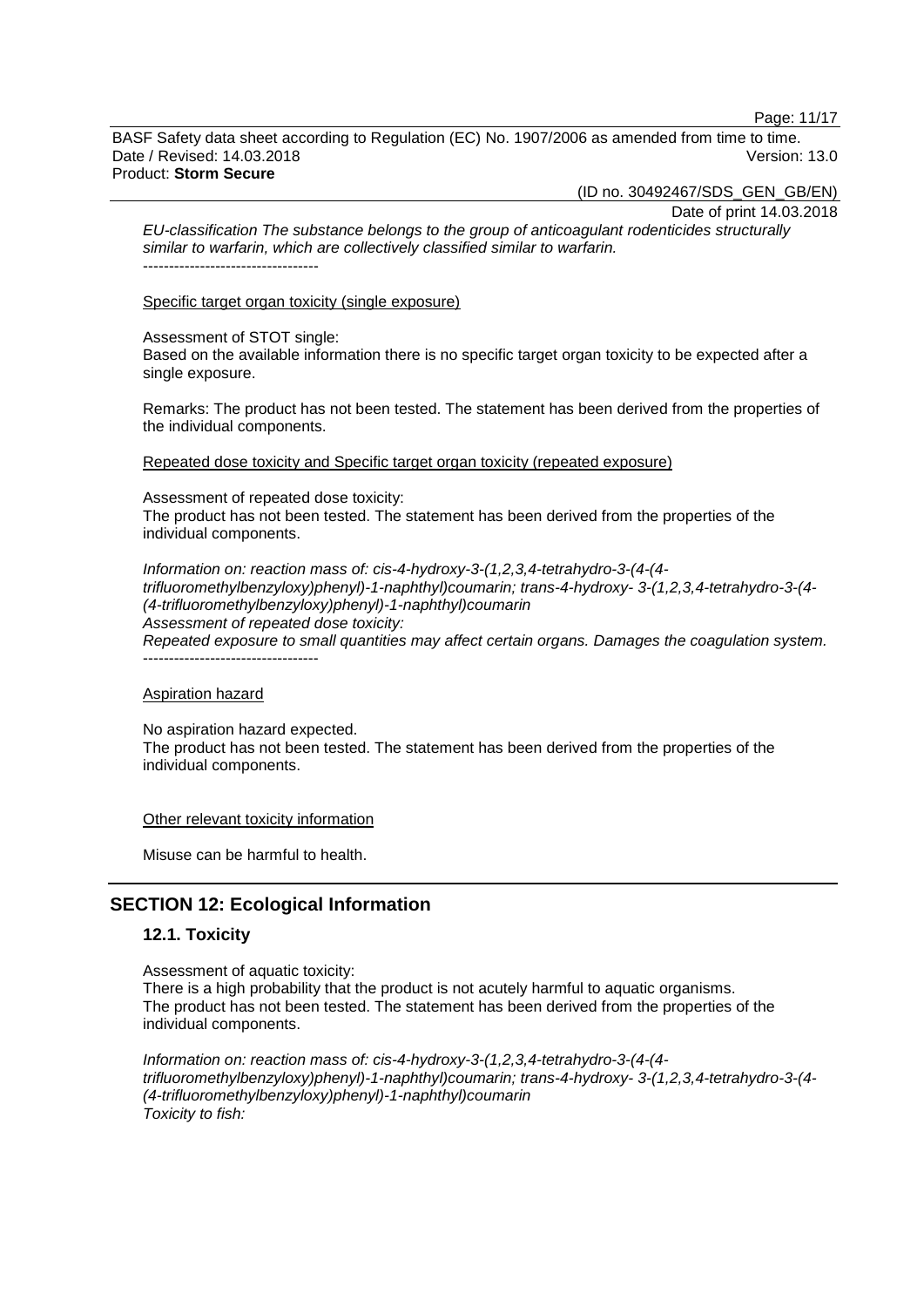Page: 12/17

BASF Safety data sheet according to Regulation (EC) No. 1907/2006 as amended from time to time. Date / Revised: 14.03.2018 Version: 13.0 Product: **Storm Secure**

(ID no. 30492467/SDS\_GEN\_GB/EN)

Date of print 14.03.2018

*LC50 (96 h) 0.067 mg/l, Oncorhynchus mykiss (OECD Guideline 203)* ----------------------------------

*Information on: reaction mass of: cis-4-hydroxy-3-(1,2,3,4-tetrahydro-3-(4-(4 trifluoromethylbenzyloxy)phenyl)-1-naphthyl)coumarin; trans-4-hydroxy- 3-(1,2,3,4-tetrahydro-3-(4- (4-trifluoromethylbenzyloxy)phenyl)-1-naphthyl)coumarin Aquatic invertebrates: EC50 (48 h) 0.17 mg/l, Daphnia magna (OECD Guideline 202, part 1)*

*Information on: reaction mass of: cis-4-hydroxy-3-(1,2,3,4-tetrahydro-3-(4-(4 trifluoromethylbenzyloxy)phenyl)-1-naphthyl)coumarin; trans-4-hydroxy- 3-(1,2,3,4-tetrahydro-3-(4- (4-trifluoromethylbenzyloxy)phenyl)-1-naphthyl)coumarin Aquatic plants: EC50 (72 h) > 18.2 mg/l (growth rate), Pseudokirchneriella subcapitata (OECD Guideline 201)*

*EC10 (72 h) > 18.2 mg/l (growth rate), Pseudokirchneriella subcapitata (OECD Guideline 201)* ----------------------------------

*Information on: reaction mass of: cis-4-hydroxy-3-(1,2,3,4-tetrahydro-3-(4-(4 trifluoromethylbenzyloxy)phenyl)-1-naphthyl)coumarin; trans-4-hydroxy- 3-(1,2,3,4-tetrahydro-3-(4- (4-trifluoromethylbenzyloxy)phenyl)-1-naphthyl)coumarin Chronic toxicity to fish: No observed effect concentration (28 d) < 0.1 mg/l, Brachydanio rerio (other, Flow through.)* ----------------------------------

## **12.2. Persistence and degradability**

----------------------------------

Assessment biodegradation and elimination (H2O): The product has not been tested. The statement has been derived from the properties of the individual components.

*Information on: reaction mass of: cis-4-hydroxy-3-(1,2,3,4-tetrahydro-3-(4-(4 trifluoromethylbenzyloxy)phenyl)-1-naphthyl)coumarin; trans-4-hydroxy- 3-(1,2,3,4-tetrahydro-3-(4- (4-trifluoromethylbenzyloxy)phenyl)-1-naphthyl)coumarin Assessment biodegradation and elimination (H2O): Not readily biodegradable (by OECD criteria).* ----------------------------------

## **12.3. Bioaccumulative potential**

Assessment bioaccumulation potential: The product has not been tested. The statement has been derived from the properties of the individual components.

*Information on: reaction mass of: cis-4-hydroxy-3-(1,2,3,4-tetrahydro-3-(4-(4 trifluoromethylbenzyloxy)phenyl)-1-naphthyl)coumarin; trans-4-hydroxy- 3-(1,2,3,4-tetrahydro-3-(4- (4-trifluoromethylbenzyloxy)phenyl)-1-naphthyl)coumarin Bioaccumulation potential: Bioconcentration factor: > 2,000 Accumulation in organisms is expected.*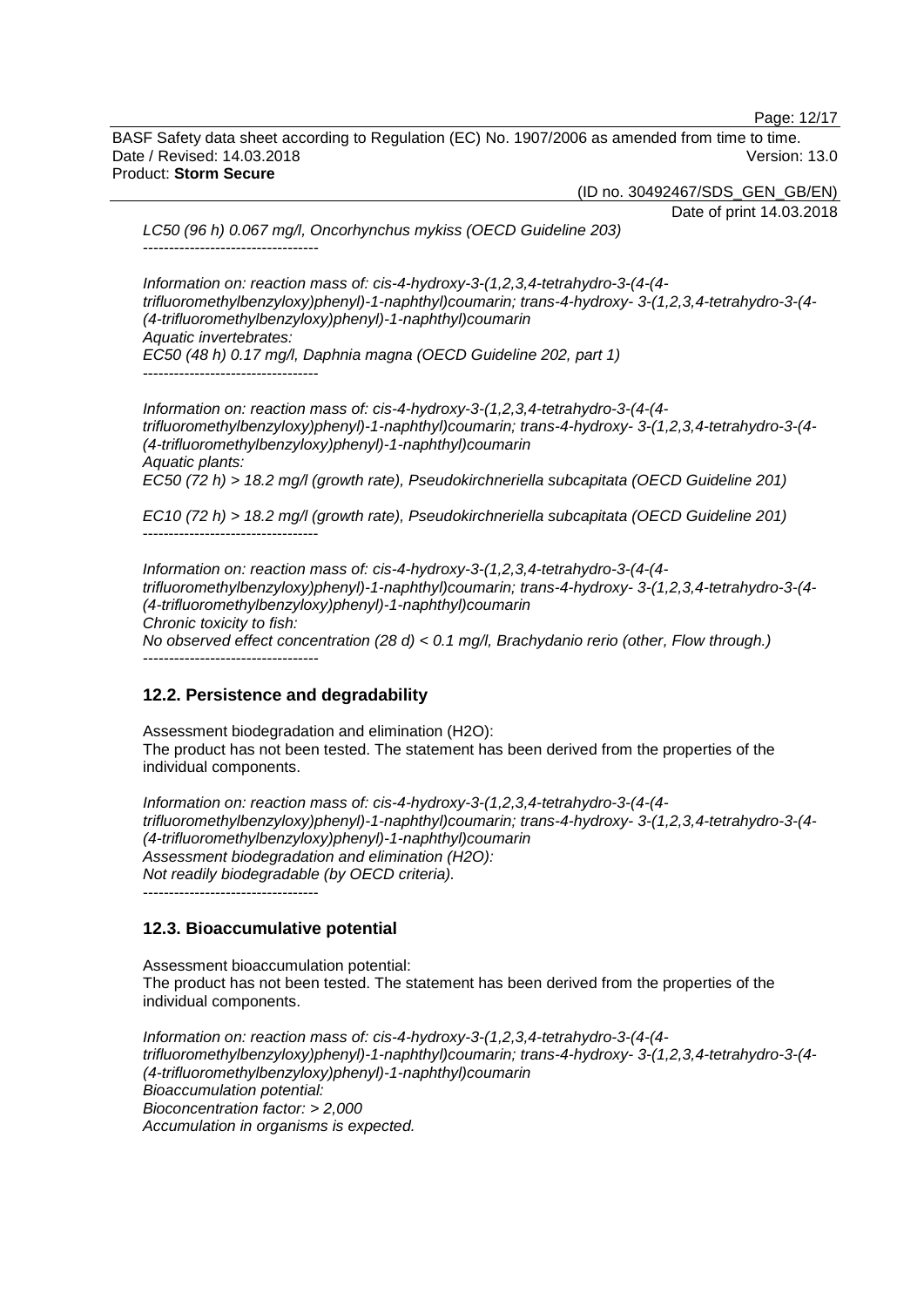Page: 13/17

BASF Safety data sheet according to Regulation (EC) No. 1907/2006 as amended from time to time. Date / Revised: 14.03.2018 Version: 13.0 Product: **Storm Secure**

> (ID no. 30492467/SDS\_GEN\_GB/EN) Date of print 14.03.2018

## **12.4. Mobility in soil**

----------------------------------

Assessment transport between environmental compartments: Adsorption in soil: The product has not been tested. The statement has been derived from the properties of the individual components.

*Information on: reaction mass of: cis-4-hydroxy-3-(1,2,3,4-tetrahydro-3-(4-(4 trifluoromethylbenzyloxy)phenyl)-1-naphthyl)coumarin; trans-4-hydroxy- 3-(1,2,3,4-tetrahydro-3-(4- (4-trifluoromethylbenzyloxy)phenyl)-1-naphthyl)coumarin Assessment transport between environmental compartments: Adsorption in soil: Following exposure to soil, adsorption to solid soil particles is probable, therefore contamination of groundwater is not expected.*

----------------------------------

## **12.5. Results of PBT and vPvB assessment**

The product contains a potential PBT substance.

The product contains a potential vPvB substance.

*Information on: reaction mass of: cis-4-hydroxy-3-(1,2,3,4-tetrahydro-3-(4-(4 trifluoromethylbenzyloxy)phenyl)-1-naphthyl)coumarin; trans-4-hydroxy- 3-(1,2,3,4-tetrahydro-3-(4- (4-trifluoromethylbenzyloxy)phenyl)-1-naphthyl)coumarin* Fulfills the criteria for PBT and vPvB

*----------------------------------*

## **12.6. Other adverse effects**

The product does not contain substances that are listed in Regulation (EC) 1005/2009 on substances that deplete the ozone layer.

## **12.7. Additional information**

Other ecotoxicological advice: Must not be discharged into the environment.

## **SECTION 13: Disposal Considerations**

## **13.1. Waste treatment methods**

Must be disposed of or incinerated in accordance with local regulations.

The UK Environmental Protection (Duty of Care) Regulations (EP) and amendments should be noted (United Kingdom).

This product and any uncleaned containers must be disposed of as hazardous waste in accordance with the 2005 Hazardous Waste Regulations and amendments (United Kingdom)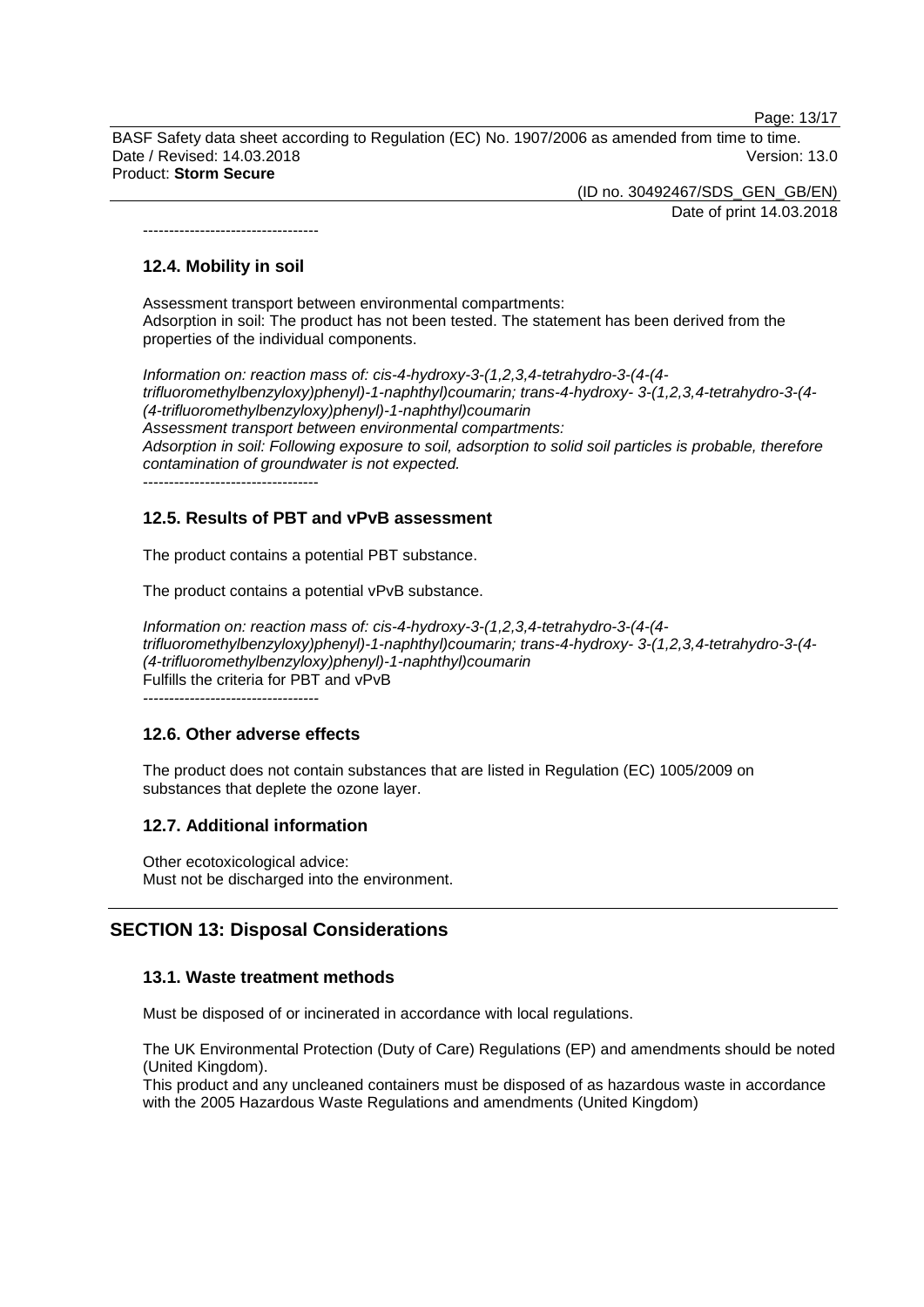Page: 14/17

BASF Safety data sheet according to Regulation (EC) No. 1907/2006 as amended from time to time. Date / Revised: 14.03.2018 Product: **Storm Secure**

> (ID no. 30492467/SDS\_GEN\_GB/EN) Date of print 14.03.2018

Contaminated packaging:

Contaminated packaging should be emptied as far as possible and disposed of in the same manner as the substance/product.

# **SECTION 14: Transport Information**

## **Land transport**

### ADR

| UN number:                              | Not classified as a dangerous good under transport regulations |
|-----------------------------------------|----------------------------------------------------------------|
| UN proper shipping name:                | Not applicable                                                 |
| Transport hazard class(es):             | Not applicable                                                 |
| Packing group:                          | Not applicable                                                 |
| Environmental hazards:                  | Not applicable                                                 |
| Special precautions for                 | Not applicable                                                 |
| user                                    | None known                                                     |
| <b>RID</b>                              |                                                                |
| UN number:                              | Not classified as a dangerous good under transport regulations |
| UN proper shipping name:                | Not applicable                                                 |
| Transport hazard class(es):             | Not applicable                                                 |
| Packing group:                          | Not applicable                                                 |
| Environmental hazards:                  | Not applicable                                                 |
| Special precautions for                 | Not applicable                                                 |
| user                                    | None known                                                     |
| Inland waterway transport<br><b>ADN</b> |                                                                |
| UN number:                              | Not classified as a dangerous good under transport regulations |
| UN proper shipping name:                | Not applicable                                                 |
| Transport hazard class(es):             | Not applicable                                                 |
| Packing group:                          | Not applicable                                                 |
| Environmental hazards:                  | Not applicable                                                 |
| Special precautions for                 | Not applicable                                                 |
| user:                                   | None known                                                     |

Transport in inland waterway vessel Not evaluated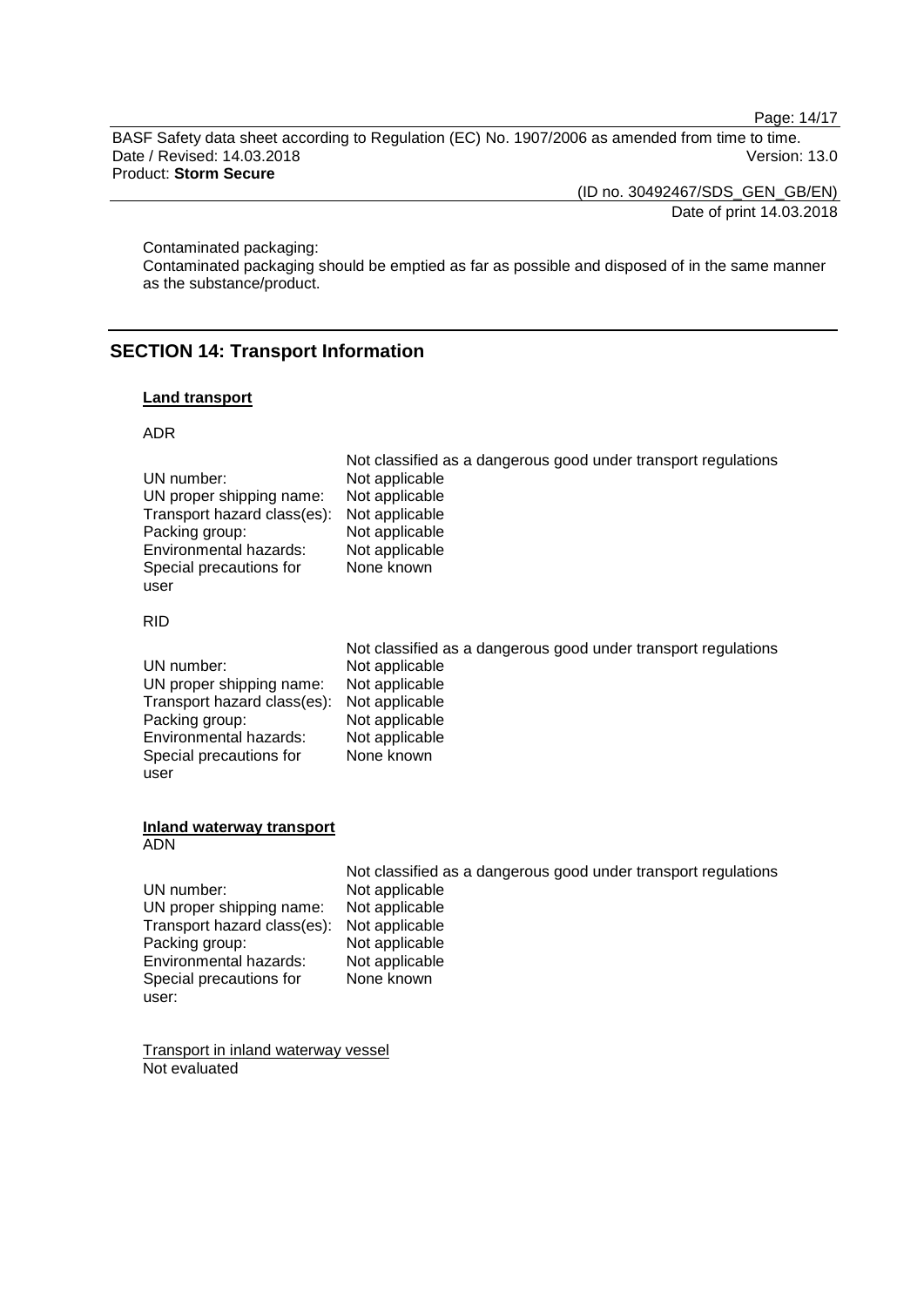Page: 15/17

BASF Safety data sheet according to Regulation (EC) No. 1907/2006 as amended from time to time. Date / Revised: 14.03.2018 Version: 13.0 Product: **Storm Secure**

(ID no. 30492467/SDS\_GEN\_GB/EN)

Date of print 14.03.2018

#### **Sea transport**

#### IMDG

user

Not classified as a dangerous good under transport regulations UN number: Not applicable<br>UN proper shipping name: Not applicable UN proper shipping name: Transport hazard class(es): Not applicable<br>Packing group: Not applicable Packing group: Not applicable<br>
Environmental hazards: Not applicable Environmental hazards: Special precautions for None known

#### **Air transport**

#### IATA/ICAO

|                                            | Not classified as a dangerous good under transport regulations |
|--------------------------------------------|----------------------------------------------------------------|
| UN number:                                 | Not applicable                                                 |
| UN proper shipping name:                   | Not applicable                                                 |
| Transport hazard class(es): Not applicable |                                                                |
| Packing group:                             | Not applicable                                                 |
| Environmental hazards:                     | Not applicable                                                 |
| Special precautions for                    | None known                                                     |
| user                                       |                                                                |

#### **14.1. UN number**

See corresponding entries for "UN number" for the respective regulations in the tables above.

#### **14.2. UN proper shipping name**

See corresponding entries for "UN proper shipping name" for the respective regulations in the tables above.

#### **14.3. Transport hazard class(es)**

See corresponding entries for "Transport hazard class(es)" for the respective regulations in the tables above.

#### **14.4. Packing group**

See corresponding entries for "Packing group" for the respective regulations in the tables above.

#### **14.5. Environmental hazards**

See corresponding entries for "Environmental hazards" for the respective regulations in the tables above.

#### **14.6. Special precautions for user**

See corresponding entries for "Special precautions for user" for the respective regulations in the tables above.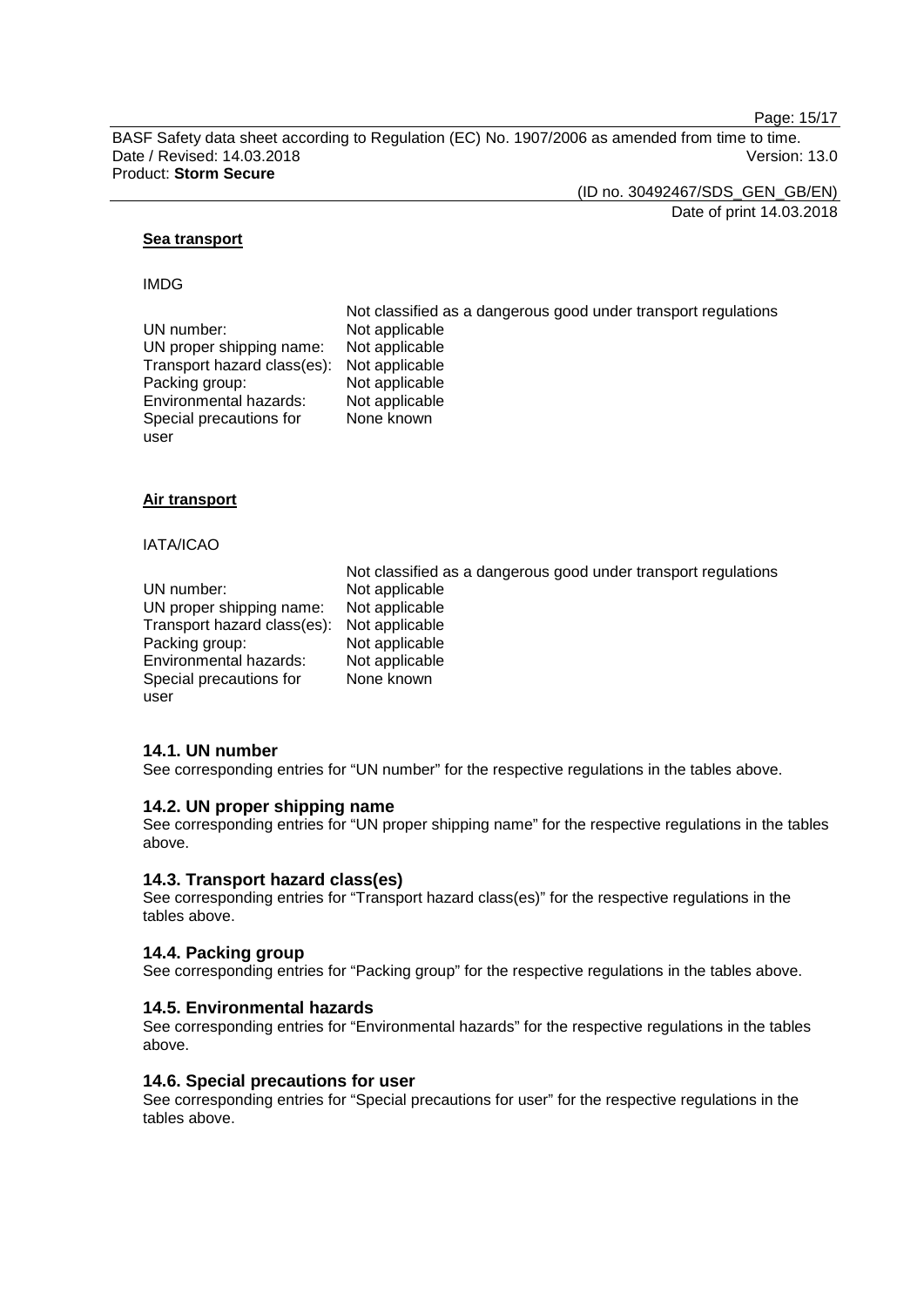Page: 16/17

BASF Safety data sheet according to Regulation (EC) No. 1907/2006 as amended from time to time. Date / Revised: 14.03.2018 Version: 13.0 Product: **Storm Secure**

> (ID no. 30492467/SDS\_GEN\_GB/EN) Date of print 14.03.2018

## **14.7. Transport in bulk according to Annex II of MARPOL and the IBC Code**

| Regulation:         | Not evaluated |
|---------------------|---------------|
| Shipment approved:  | Not evaluated |
| Pollution name:     | Not evaluated |
| Pollution category: | Not evaluated |
| Ship Type:          | Not evaluated |
|                     |               |

## **SECTION 15: Regulatory Information**

## **15.1. Safety, health and environmental regulations/legislation specific for the substance or mixture**

Prohibitions, Restrictions and Authorizations

Annex XVII of Regulation (EC) No 1907/2006: Number on List: 30 Restrictions of Regulation (EC) No 1907/2006, Annex XVII, do not apply for the intended use(s) of the product given in this MSDS.

Biocidal Products Regulation 528/2012/EU

The data should be considered when making any assessment under the Control of Substances Hazardous to Health Regulations (COSHH), and related guidance, for example, 'COSHH Essentials' (United Kingdom).

## **15.2. Chemical Safety Assessment**

Advice on product handling can be found in sections 7 and 8 of this safety data sheet.

# **SECTION 16: Other Information**

| Full text of the classifications, including the hazard classes and the hazard statements, if mentioned |                                                                  |
|--------------------------------------------------------------------------------------------------------|------------------------------------------------------------------|
| in section 2 or 3:                                                                                     |                                                                  |
| Repr.                                                                                                  | Reproductive toxicity                                            |
| <b>STOT RE</b>                                                                                         | Specific target organ toxicity — repeated exposure               |
| Acute Tox.                                                                                             | Acute toxicity                                                   |
| Aquatic Acute                                                                                          | Hazardous to the aquatic environment - acute                     |
| Aquatic Chronic                                                                                        | Hazardous to the aquatic environment - chronic                   |
| H <sub>360</sub>                                                                                       | May damage the unborn child.                                     |
| H373                                                                                                   | May cause damage to organs (blood) through prolonged or repeated |
|                                                                                                        | exposure.                                                        |
| H <sub>310</sub>                                                                                       | Fatal in contact with skin.                                      |
| H330                                                                                                   | Fatal if inhaled.                                                |
| H <sub>300</sub>                                                                                       | Fatal if swallowed.                                              |
| <b>H360D</b>                                                                                           | May damage the unborn child.                                     |
| H372                                                                                                   | Causes damage to organs (Blood) through prolonged or repeated    |
|                                                                                                        | exposure.                                                        |
| H400                                                                                                   | Very toxic to aquatic life.                                      |